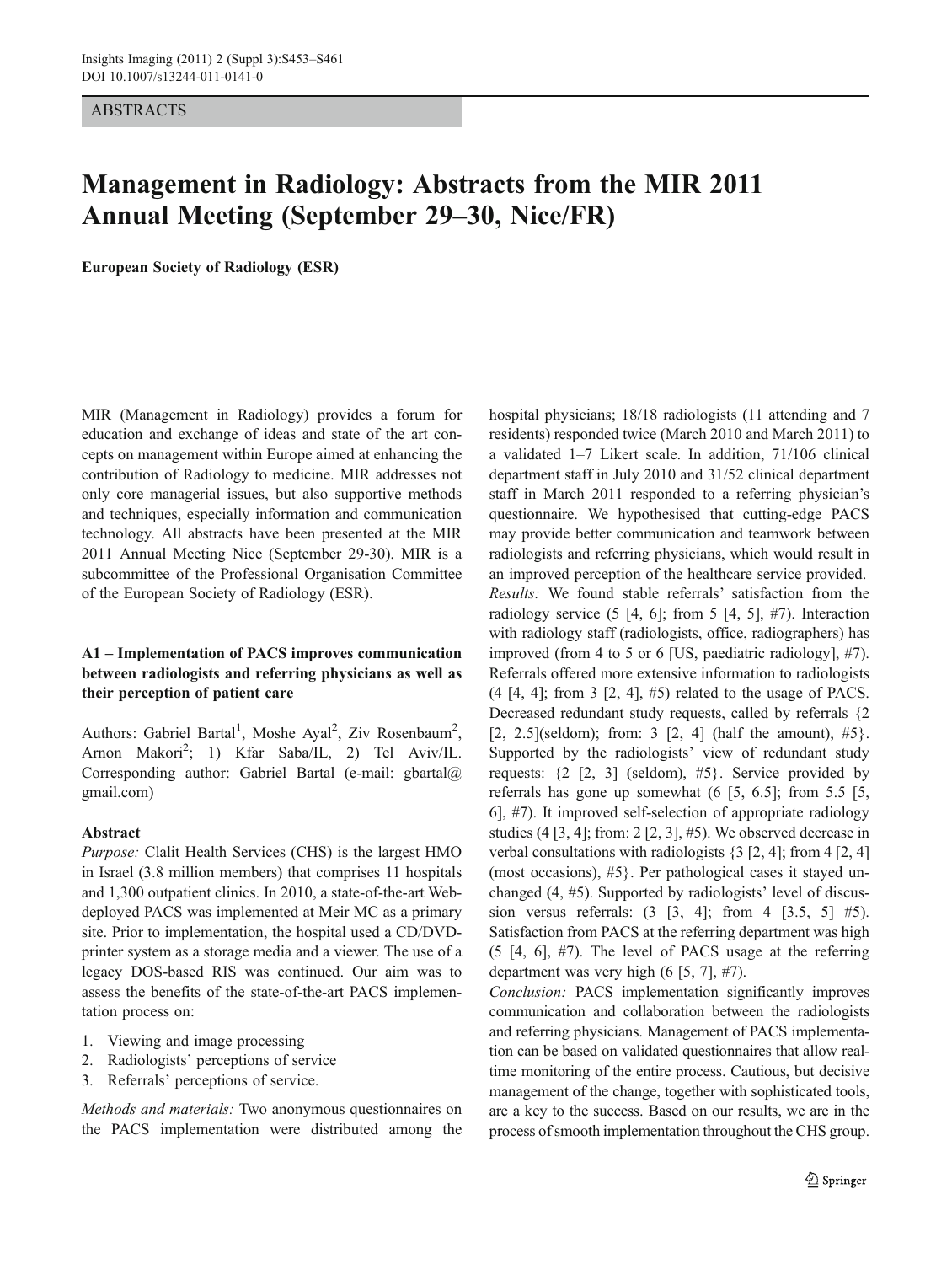## A2 – An indicator to improve imaging requisition quality. Results of a first nationwide data collection in France

Authors: Sophie Calmus<sup>1</sup>, Mélanie Couralet<sup>1</sup>, Christine Gardel<sup>1</sup>, Elisabeth Schouman-Claeys<sup>2</sup>; 1) Saint-Denis La Plaine/FR, 2) Paris/FR. Corresponding author: Sophie Calmus (e-mail: s.calmus@has-sante.fr)

#### Abstract

Purpose: Requisitions for radiological examinations can assess coordination between physicians and radiologists and were shown missing important information in some series. The purpose of this study is to present the first results of a quality indicator (QI) evaluating the rate of request forms including appropriate information for radiological examinations, voluntary collected in French healthcare organisations (HCOs).

Methods and materials: The QI was elaborated by the French National Institute for Medical Research, in collaboration with the French Society of Radiology. The first generalisation took place in the second semester of 2010, and was conducted by the French National Authority for Health. Each HCO prospectively selected a random sample of 130 diagnostic exams (ultrasonography, CT scan and MRI) performed on a complete week, and ordered by physicians working within the HCO. If 130 examinations or less were performed during the week, consecutive request forms were analysed. Examinations were included for hospital wards, emergency department, and outpatients. Compliance was calculated for each HCO as the proportion of examinations where: (1) a requisition could be found, (2) including the date, (3) the location of the requester, (4) the name of the ordering physician, (5) the patient identity, (6) his/her birth date, (7) the anatomical area, (8) the clinical context, (9) the question asked by the physician. For each requisition, all the elements had to be present to achieve compliance. An average conformity rate across HCOs was calculated; each HCO's mean and 95% confidence interval was then compared with this average.

Results: From 26,511 examinations evaluated, 25,483 (96.1%) were included for the calculation of the QI, for 198 participant voluntary HCOs. The national mean compliance rate across HCOs was low (43%), and there was a wide heterogeneity across HCOs (min. $=0\%$ ; max. $=100\%$ ). Thirty percent of HCOs had a significantly higher rate, 34.8% had a similar rate and 35.2% had a significantly lower rate.

Requisitions were retrieved from 97.3% of examinations included. Lower-rated criteria were request date (81%) and questions asked by the physician (71%), and those best rated were patient identity (99%) and anatomical area (98%). No statistical difference in compliance was observed by imaging modality (ultrasonography= $41.2\%$ , CT scan= $43.6\%$ 

and MRI=44.5%), neither by type of programming (emergency= $46.5\%$ , planned= $43.8\%$ ). However, there was a difference of compliance according to the type of requisitions (paper=42.2% vs computerised=55.6%), and the type of department (emergency= $45.2\%$ , wards= $51\%$ , consultation=44.3%). Administrative data were more often noted on computerised requisitions: date (92.2% vs 79.1%), location of the requester (97% vs 89.8%), ordering physician name (98% vs 86.6%).

Conclusions: Those results showed that radiology requisitions quality could be highly improved, in order to enhance coordination between physicians and radiologists. Heterogeneity of results confirms relevance of the QI, and analysis criteria can target improvement actions. The QI will remain optional, without public disclosure, since in France request forms are rarely computerised and paper request forms are rarely archived, thus precluding retrospective randomised selection. The next round will allow completing the results by trend data.

## A3 – Integration of eLearning components in radiological education

Authors: Maren Ebert, Daniel Pinto dos Santos, Katja Koch, Christoph Düber, Peter Mildenberger; Mainz/DE. Corresponding author: Maren Ebert (e-mail: ebert@ radiologie.klinik.uni-mainz.de)

#### Abstract

Purpose: To meet the challenges of daily clinical work in combination with teaching and research, a comprehensive central resource for archiving content of scientific or educational interest is required. To achieve this, a multidisciplinary PACS was integrated with the teaching database MIRC and the university-wide eLearning platform ILIAS. The combination of these systems enables the user to create and deliver eLearning content in an efficient manner.

Methods and materials: In order to prepare image-based content for eLearning purposes, the digital open source teaching file system MIRC, developed by RSNA, is being used. The PACS is used as a multidisciplinary repository, where images of various modalities are stored. To facilitate the process of creating teaching files in MIRC, a software tool according to the IHE integration profile TCE was developed to serve as an interface between the clinical PACS workstation and the teaching database MIRC. It allows time-efficient creation of teaching files from within the clinical workflow. The departmental MIRC server located in the intranet is used for creation, peer review and internal use of cases. A public MIRC server connected to the internet is used to host peer-reviewed and prepared cases for access and use by students. The public digital teaching database MIRC was combined with the eLearning platform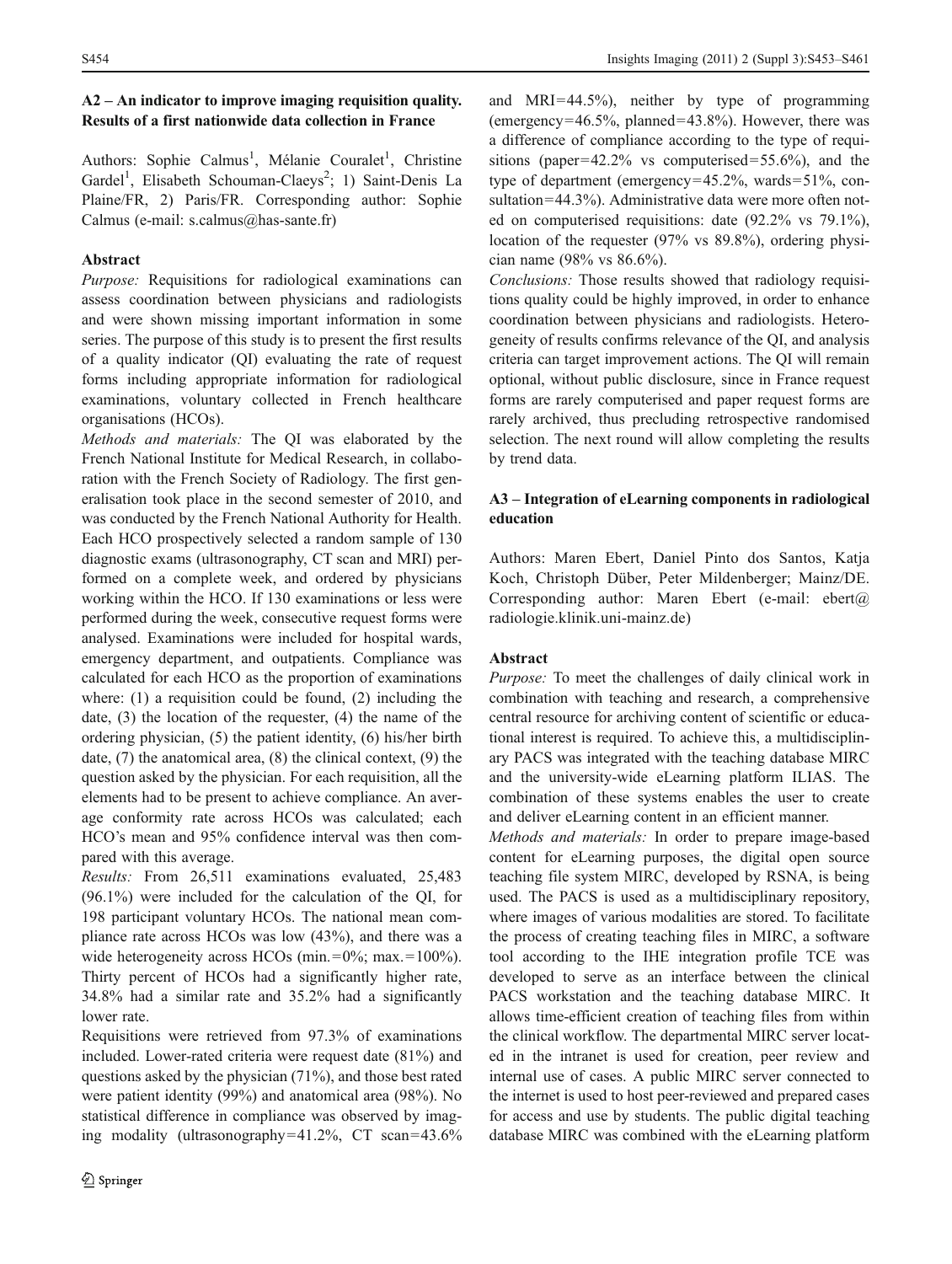ILIAS. Students work with ILIAS on web-based clinical cases in the course of radiological lessons, where a direct access to images in the teaching database MIRC is realised. Thereby, students can work independently on clinical cases and the procedure resembles radiological diagnosis. The MIRC-ILIAS integration was evaluated via a categorised questionnaire at the end of the radiological teaching unit.

Results: One hundred and twenty-four students participated the radiological training. Almost 80% evaluated the quality of the integration as good or very good; 84% rated the availability of a Web-based teaching database as important or very important. For improvements, more detailed legends and guided image analysis were requested by the students. Conclusions: The integration of PACS, MIRC and ILIAS enhances creation, supply and display of image-based material in eLearning environments. The combination of eLearning components with student training can be achieved easily. Students show a high interest for such offered teaching methods. These interactive case discussions raise the interest of students for radiology as a clinical discipline and allow students more active participation within their education.

#### A4 – CT and MR imaging benchmarks in France

Authors: Beatrice Falise Mirat<sup>1</sup>, François Richou<sup>1</sup>, Frédéric Albert<sup>2</sup>, Laurent Verzeaux<sup>3</sup>, Elisabeth Schouman-Clayes<sup>1</sup>; 1) Paris/FR, 2) Roanne/FR, 3) Le Havre/FR. Corresponding author: Beatrice Falise Mirat (e-mail: beatrice.falise $mirat@anap.fr)$ 

#### Abstract

Purpose: To collect comparative data on the use of CT and MRI scanners in various regions of France to appreciate the current use of the resources and to measure the provided services, especially as regards appointment delays. The study was supported by the National Agency for Performance in health centres (ANAP) and the French Society of Radiology.

Method and materials: Fourteen French regions were prospectively enrolled in the study. Regions and centres voluntarily applied. Qualitative and quantitative data were collected during 28 consecutive days in early 2010.

Results: The activity of 313 CT scanners and 182 MRI units was collected, representing half (54%) of the equipment of these regions, for a total of more than 270,000 exams. Forty to eighty percent of the indicators, according to the sites, could be extracted from the RIS. However, 29% of sites were not using a RIS. Emergency slots being excluded, the median opening time for scheduled CT and MRI scanners was 47.5 h and 57 h per week respectively, the mean occupational rate of the equipment rooms of 60.1% and 81.4% respectively, and the mean examination duration of 10 min and 20 min respectively. The mean number of

examinations per unit and per week dropped from 160 for the CT scanners to 111 for MR machines. Appointment delays, emergency situations being excluded, were evaluated as regards specific clinical situations (five different for CT and MR, including one paediatric case). They varied for in-patients from 2 days (CT) to 7 days (MRI) and for outpatients from 7 days (CT) to 23 days (MRI).

Examined regions differed with both techniques. For CT: head (25%), abdomen (20%), musculoskeletal (19%), and thoracic imaging (10%). Fifty-one percent of the MR examinations were musculoskeletal imaging, including spine, and 28% brain imaging. Emergency examinations were mainly performed on CT scanners. On the other hand, the rate of scheduled, valid and ambulatory patients was far more important with MRI.

Conclusion: An inverted correlation between the number of machines and the intensity of use of equipment was observed. Situations were rather heterogeneous for the CT scanners, according to the emergencies rate and the local situation (isolated centres, second or third equipment, interventional radiology). MRI units' use appeared more homogeneously optimised, mainly dedicated to scheduled patients. The major difficulty was to get a correct timestamp of entries and departures from the scanner rooms, thus limiting the "occupation rate" indicator use in current practice.

Clinical relevance/application: This huge study provides a better knowledge of the use of equipment, with objective value for decision-making at national, regional and local levels.

## A5 – Enabling inter-PACS radiology quality assurance, improvement and collaboration

Authors: Nadine Koff<sup>1</sup>, Gregory Butler<sup>2</sup>, Sebastien Douville<sup>1</sup>, Reza Forghani<sup>3</sup>, David Koff<sup>4</sup>, Ian Maynard<sup>1</sup>, Paul Pierre<sup>1</sup>; 1) Toronto/CA, 2) Kentville/CA, 3) Montreal/ CA, 4) Hamilton/CA.

#### Abstract

Purpose: In several Canadian jurisdictions, radiologists have recently been under review. With its work facing increased scrutiny, the radiology community has realised that it should be proactive with regard to report quality and accuracy. Selfassessments and skills-gap analyses, carried out on an ongoing basis, could help improve overall report quality, accuracy and serve as a proactive response to publicly raised questions around radiology quality. These approaches could be enabled through a Quality Assurance and Collaboration (QAC) system implemented within healthcare networks of any size: locally within small practices and radiology departments, or at the province or country-wide level.

Methods and material: Our concept of a comprehensive and proactive QAC system required the development of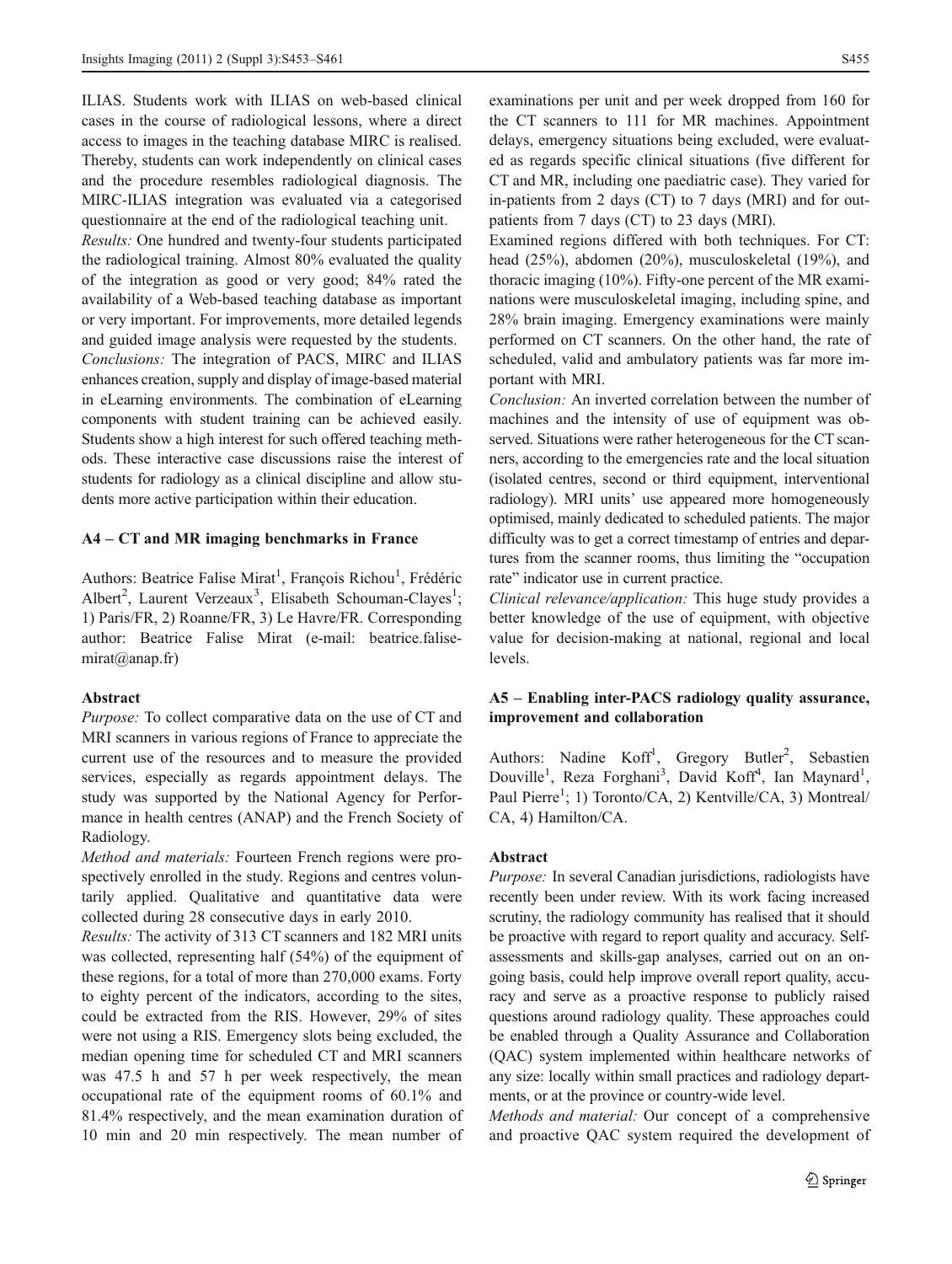a neutral, non-PACS-specific, cross-platform suite of software applications. One of these applications was designed to enable the peer review of cases sampled automatically, or manually selected by radiologists, from any modality and/or time of day. We have used this peer review application internal to our large collaborative radiology services team. We were also requested by the Ministry of Health of one of the provinces in Canada to review all exams conducted by a radiologist over a period of 3 years. Twenty-eight radiologists reviewed 30,000 cases essentially within 3 months. We enhanced some components of our peer review application to execute on this large-volume review:

- System enforced methodology: designed to ensure the application of a number of underlying principles such as "blind review" and agreement between at least two independent radiologists relative to a diagnosis.
- System enforced compliance: the resulting software platform then automated adherence to these principles.
- Unbiased diagnosis and review of findings: to further avoid biasing results, individual reviewers were blinded to any patterns of discrepancy findings.
- Review process consistency and quality monitoring: the process was monitored and statistics collected monthly to look for any patterns of inconsistency or for any statistically significant disagreement between adjudicators and a particular reviewer.
- Quality investigation and sampling: any indications of potential inconsistency were then investigated and, wherever indicated, the exams were re-read a third time by the quality assurance committee.

Results: The process has been customised to allow for internal review and self-assessment with rules-based automated sampling and dynamic workload distribution management.

The objectives of the project were to measure the accuracy of diagnostic results allowing identification of weaknesses that may be addressed by refresher training or mentorship and to ensure that quality diagnostic services are delivered to the patients.

In the case of significant discrepancies, the original radiologist was given the opportunity to immediately address the issue, discuss the case with colleagues, add an addendum to his report and contact the referent physician/patient in a timely fashion. All follow-up actions were tracked.

Conclusions: Enabling a sustainable, on-going, peerreview process integrated with the radiologist's local workflow adds significant value to any local, provincial or nationwide radiology collaboration and communication system, as does an active workload balancing, distribution and radiologist-controlled coverage coordination system.

# A6 – Techniques to measure patient satisfaction in a radiological outpatient department

Authors: Martin Maurer, Elisa Stein, Nils Schreiter, Diane Renz, Alexander Pöllinger; Berlin/DE. Corresponding author: Martin Maurer (e-mail: martin.maurer@charite.de).

## Abstract

Purpose: To evaluate the practicability of two result-oriented measuring techniques of patient satisfaction in the routine clinical setting of a radiological outpatient department.

Methods and materials: One hundred and fifty-nine patients (55% male; 45% female; mean age, 59.3 years) were interviewed to assess their satisfaction with outpatient computed tomography (CT) examinations. At first, patients were asked to spontaneously recall notably positive and negative aspects [so-called "critical incidents", critical incident technique (CIT)] of the examination. Subsequently a flow chart containing all single steps of the whole examination procedure was shown to all patients. They were asked to point out the positive and negative aspects they perceived at each step [the so-called sequential incident technique (SIT)]. The given answers were thematically classified and both methods were compared.

Results: The interviews based on the CIT resulted in 356 (183 positive and 173 negative) statements concerning spontaneously remembered aspects of the examination process. These statements were categorised in each positive and negative category: treatment of patients by personnel  $(n=$ 113, thereof 98 positive and 15 negative,  $P<0.001$ ); workflow and organisation ( $n=122$ ); "CT examination" ( $n=66$ ); ambience  $(n=55)$ . Compared with the CIT, significantly more statements were collected in the subsequent inquiry based on SIT  $(P<0.001)$ . With SIT, overall 1,413 statements could be collected, of which significantly more were positive (n=939: 66%) than negative (n=474: 34%; P<0.001). Conclusions: Both CIT and SIT, two result-oriented measuring techniques of patient satisfaction, are suitable methods to evaluate perceived patient satisfaction with radiological services such as CT examinations. Hereby, positive results confirm an already satisfactory set-up of the procedures; negative results provide precise approaches for improvements in the procedures.

## A7 – Reorganising clinical radiology to respond to today's DRG requirements

Author: Bernd May; Mainz/DE. Corresponding author: Bernd May (e-mail: b.may@mbm-medconsult.de).

## Abstract

Purpose: The clinical radiology of today has an essential impact on the quality of overall clinical care and it also contributes significantly to controlling cost. It focuses on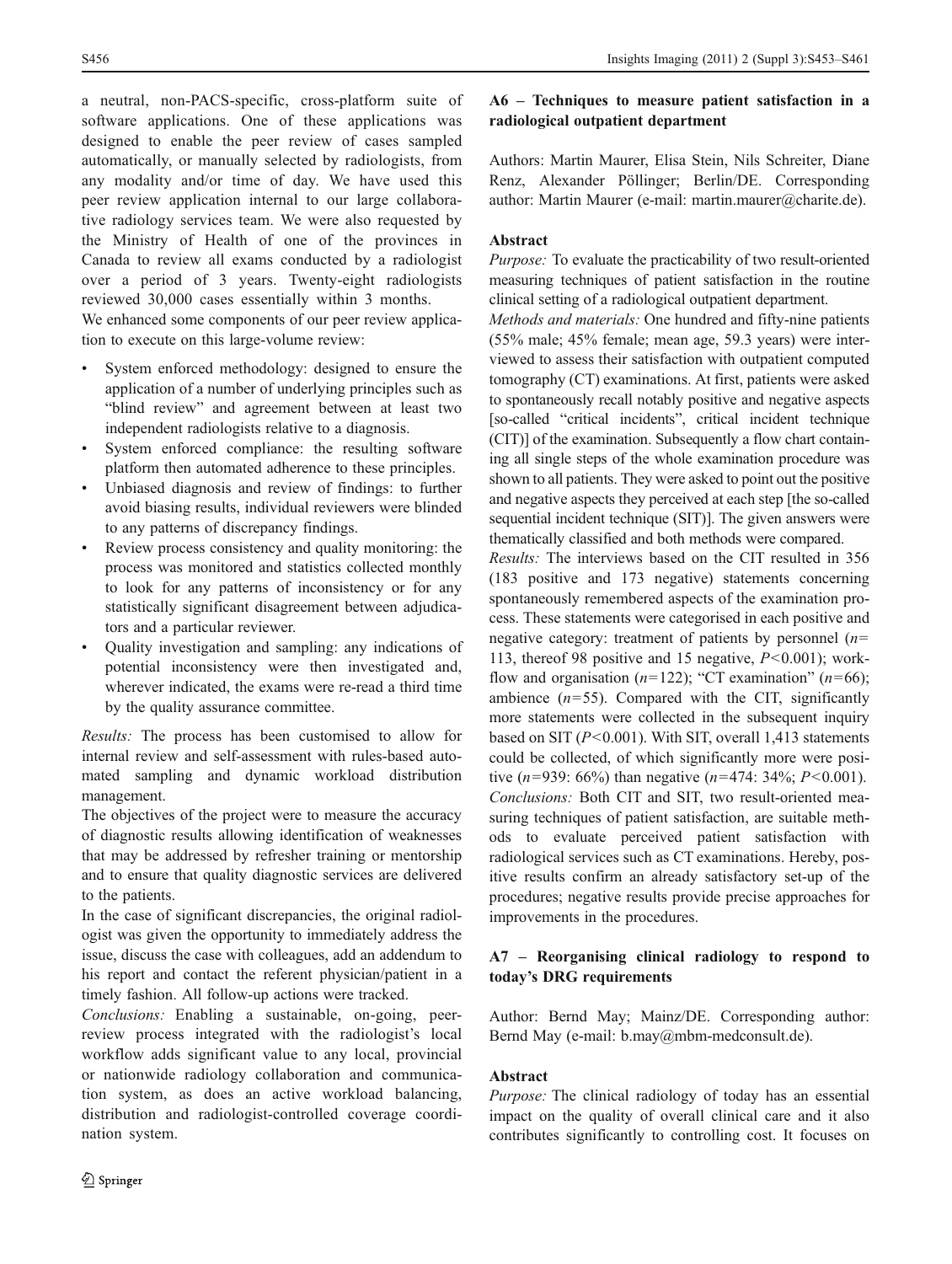solving the patient's problem as early and therapyoriented as possible by means of those modalities that do this most effectively. Internal cost allocation of radiological service to the referring clinic (ICA) does not correspond to this focus properly. The ICA, rather, is provoking diagnostic cascades to extend clinical stay, a very expensive outcome of ICA. Management of today's clinical radiology needs to monitor, for example, the productivity of medical staff, amount of orders per patient by the referring clinic, cases per patient, exams per case, multiple modality use and repeated service by the referring clinic, cost of service by modality, provision of instantaneous service to the referring clinic and, last but not least, impact on quality and cost of clinical stay. This paper provides the proper management and analytical tools to monitor the quality and outcome of radiological service with respect to controlling clinical care.

Methods and materials: Analysing data from RIS specific key operating figures, some of them mentioned under "Purpose", will be received from small, medium and large acute clinics and being benchmarked with clinics of the same category to be used to adjust today's radiological service to present clinical demand.

Results: Provision of a set of specific key operating figures (toolbox) to be used to adjust today's radiological service to present clinical demand as mentioned under "Purpose".

Conclusions: Using this set of specific key operating figures will help you to manage any clinical radiology, satisfying referring clinics as well as the general management of the clinic. The toolbox also provides answers to the questions of diversifying the radiological service and/or centralising or decentralising it.

### A8 – Assessment of relevance of peer reviews of clinical reports in an academic institution

Authors: Mansoor Fatehi<sup>1</sup>, Nabile M. Safdar<sup>2</sup>; 1) Tehran/IR, 2) Washington DC/US. Corresponding authors: Mansoor Fatehi (e-mail: fatehi@irsr.org)

#### Abstract

Purpose: In academic radiology departments where radiologists prefer to focus their clinical work on specific subspecialties, being asked to perform ACR peer-review of a study read by other sections can be frustrating and even leading to insufficient attention to details. We have tried to find out why an irrelevant review is asked from a radiologist.

Methods and materials: A total number of 32,223 reviews were retrieved from the Radpeer database, which is updated daily from the report repository of the department. The reviewers were categorised according to their section. All study types were mapped using their CPT code and assigned to one or more section(s) as relevant. Paediatric and trauma sections were excluded, since no specific criteria were available to define the relevance of review based on study type. Results: Overall, about 22% of reviews did not match the clinical section of the reviewer. The matching percentage of reviews is higher in the neurological (81%) and thoracic (93%) sections but very low in IR (5%) and women's imaging (9%). So the success of Radpeer is very dependent on the section of reviewer since the selection of cases is based on body regions.

Conclusions: CPT codes are not always reliable for selection of relevant studies for peer review. Other data, like location of the modality and patient age, are helpful to direct the best study for review. Automated peer-review systems should be customisable to each academic institution.

## A9 – Effects of irreversible image compression on specialised image processing—first results

Authors: Daniel Pinto dos Santos, Conrad Friese, Heiko Kurz, Roman Klöckne, Christoph Düber, Peter, Mildenberger; Mainz/DE. Corresponding author: Daniel Pinto dos Santos (e-mail: pinto@radiologie.klinik.uni-mainz.de).

## Abstract

Purpose: To analyse the effects of irreversible image compression (JPEG2000) on specialised image processing such as 3D volume rendering, computer-aided detection of lung nodules and functional MRI.

Methods and materials: Thirty CTA datasets (1 mm slice thickness), 30 MDCT datasets of lung exams (1 mm slice thickness) and 15 DCE-MRI studies were compressed using compression ratios of 1:8, 1:10 and 1:15. Images of 3D volume rendering were objectively compared using peak signal-to-noise ratio (PSNR) and the HDR-visual difference predictor (HDR-VDP) as well as subjectively by visual rating of two experienced readers. Lung exam datasets were analysed using a server-based CAD software and subsequently examined for false-positive and false-negative results by two experienced readers in consensus review. DCE-MRI datasets were analysed using a pharmacokinetic model and examined for differences in measurements.

Results: Neither objective comparison using the HDR-VDP nor subjective visual rating showed significant differences in 3D computed tomography angiographies using compressed and original datasets. CAD results deteriorated with increasing compression ratio with increasing numbers of false-negative and false-positive findings, reaching almost 20% for high compression ratios.

Final results on the effect of compression on DCE-MRI measurements are still pending at the time.

Conclusions: Irreversible image compression using the JPEG2000 algorithm has different effects in different specialised image processing. While it is safe with regards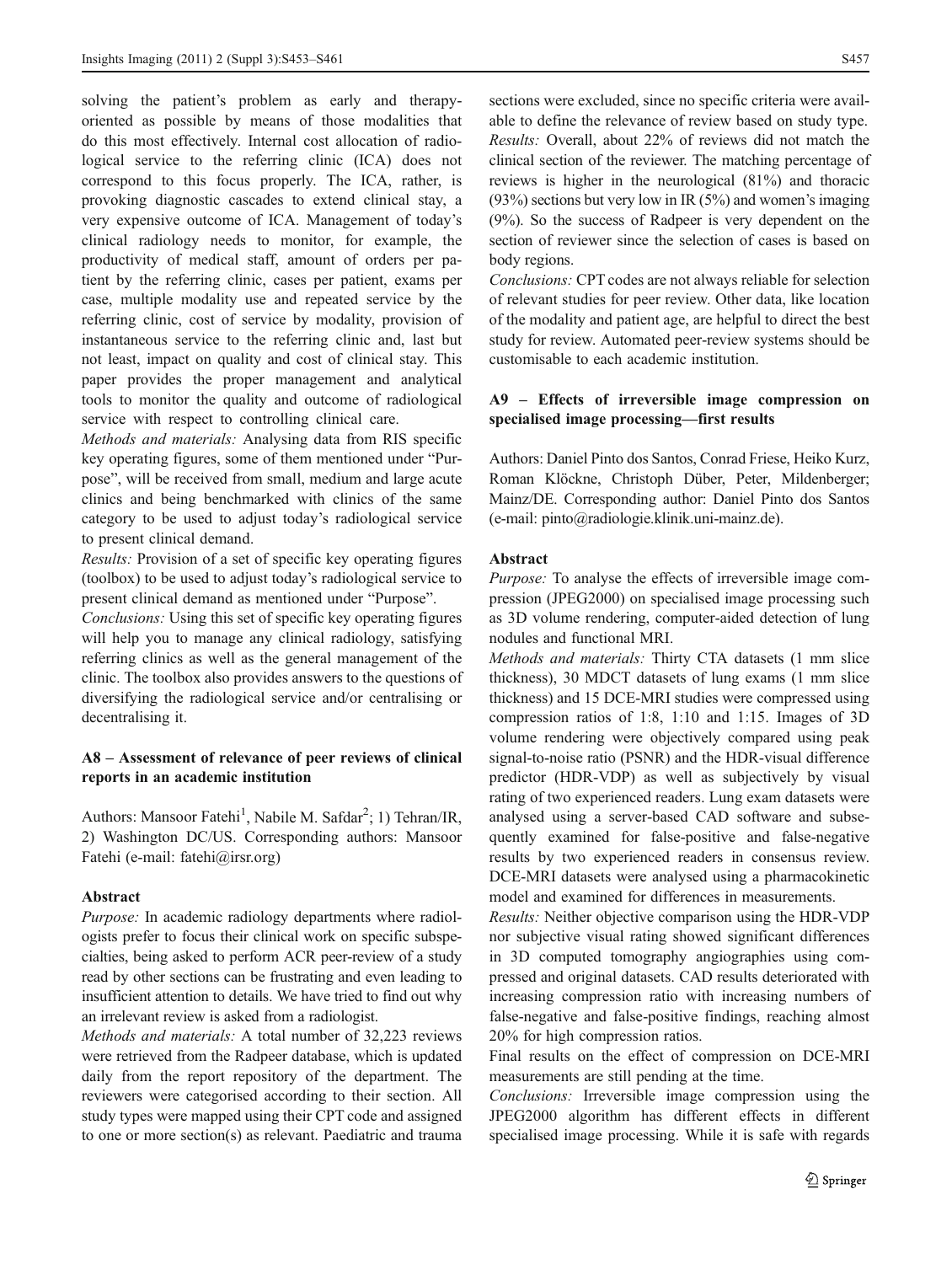to 3D volume rendering it could have negative influence on computer-aided detection of lung nodules and functional MRI. Further studies are needed to clarify the possibilities and limitations of irreversible image compression on specialised image processing.

## A 10 – Organisation of a French association representing residents and fellows

Author: Audrey Fohlen; Caen/FR. Corresponding author: Audrey Fohlen (fohlen-a@chu-caen.fr)

#### Abstract

Introduction: UNIR was initially created in 1995 by residents from Paris hospitals under the name UIR (Union des Internes de Radiologie). Until 2007, it was an association based exclusively in Paris. The objectives of the association are to protect resident's interest, to promote education and training, to provide guidelines for training in radiology, to serve as elected representatives for better recognition of the specialty, to take part to national and subspecialty meetings. Materials and methods: In October 2007, the first president from outside Paris was elected and the association became nation-based. In 2008, fellows were introduced in the association. There are ten members in the bureau. One president, one general secretary, one treasurer and seven vice-presidents involved in different tasks. One member is in charge of the inter-ministerial relationship and one of the international relationships. There is one fellow representative. Because of changes in radiological practice in France, it was decided to create two positions for teleradiology and academic-private practice interactions. Every year, during the French Meeting of Radiology, the new bureau is elected. This is the opportunity to renew the members of the bureau. In order to inform all residents and fellows about the association, a newspaper entitled Radioactif is published and sent to all departments of radiology throughout the country. A website is used to inform members and non-members about congresses, education-specific events, jobs and positions available, news,and so on. Because of changes in the residency program, the college of French radiology teachers requested a more active involvement of the association at each step of the new program. On May 28th 2008, the French Society of Radiology decided to create a Junior Society: SFR Junior. Results: The association has now more recognition and is

better organised. Before 2007, only a few French universities had a UNIR representative. Nowadays, we have 36 representatives (mainland and overseas territories). These representatives and the bureau form the board of the association. The association has actually 172 members compared with less than 20 in 2007. We obtained reduced rates of registration for young radiologists to attend radiology meetings. UNIR supports research for residents. With

the SFR Junior, four sessions dedicated to young radiologists are scheduled during the 2011 Annual Meeting of French Society of Radiology in Paris. Through unrestricted grant from the French Society of Radiology, more than 200 young radiologists were invited to attend the European Congress of Radiology (ECR) in Vienna, Austria in March 2011. A national training program for residents has been recently initiated in France, with specific examinations organised. Industry partners are supporting actively the different programs of the association.

Discussion: The aim of the association is to enrol more active members and to have more fellows. With the growth of the association, more motivated board members will be necessary and we should think of a different organisation, to be more efficient.

#### A11 – Hypnotic analgesia as a new tool in medical imaging

Authors: Christel David, Sylvia Neuenschwander; 1) Paris/ FR. Corresponding author: Christel David (e-mail: christel. david@curie.net)

#### Abstract

Purpose: To improve the patient's well-being during diagnostic examinations and interventional procedures. To enable a new approach for paediatric exams. To provide the staff with a new solution for decreasing stress and managing patient pain. Methods and materials: Four radiographers and one radiologist attended a 7-day internal training on hypnotic analgesia in an interdisciplinary environment. This new approach, using a very different language, was implemented in the imaging department, mainly in breast interventional imaging and ultrasonography. The experiment was progressively extended to the other staff members.

Results: This method was implemented without additional expenses. Staff members had the opportunity to question their own verbal and physical communication. Having a better apprehension of patient and family handling, the staff got more self-confidence in difficult situations. The patient stress during imaging examination was reduced.

Conclusions: Hypnotic analgesia has proved to be very useful in daily practice. For full achievement of the technique, training of the whole staff (radiographers, radiologists, secretaries) is appropriate, in order to offer the patient a coherent approach during his imaging exam.

## A12 – Evaluation of pulmonary nodules on chest CT using iPad2®: preliminary experience

Authors: Lorenzo Faggioni, Emanuele Neri, Paola Sbragia, Simone Angeli, Lorenzo Cini, Dario Luca Lauretti, Davide Caramella, Carlo Bartolozzi; Pisa/IT. Corresponding author: Lorenzo Faggioni (e-mail: lfaggioni@sirm.org).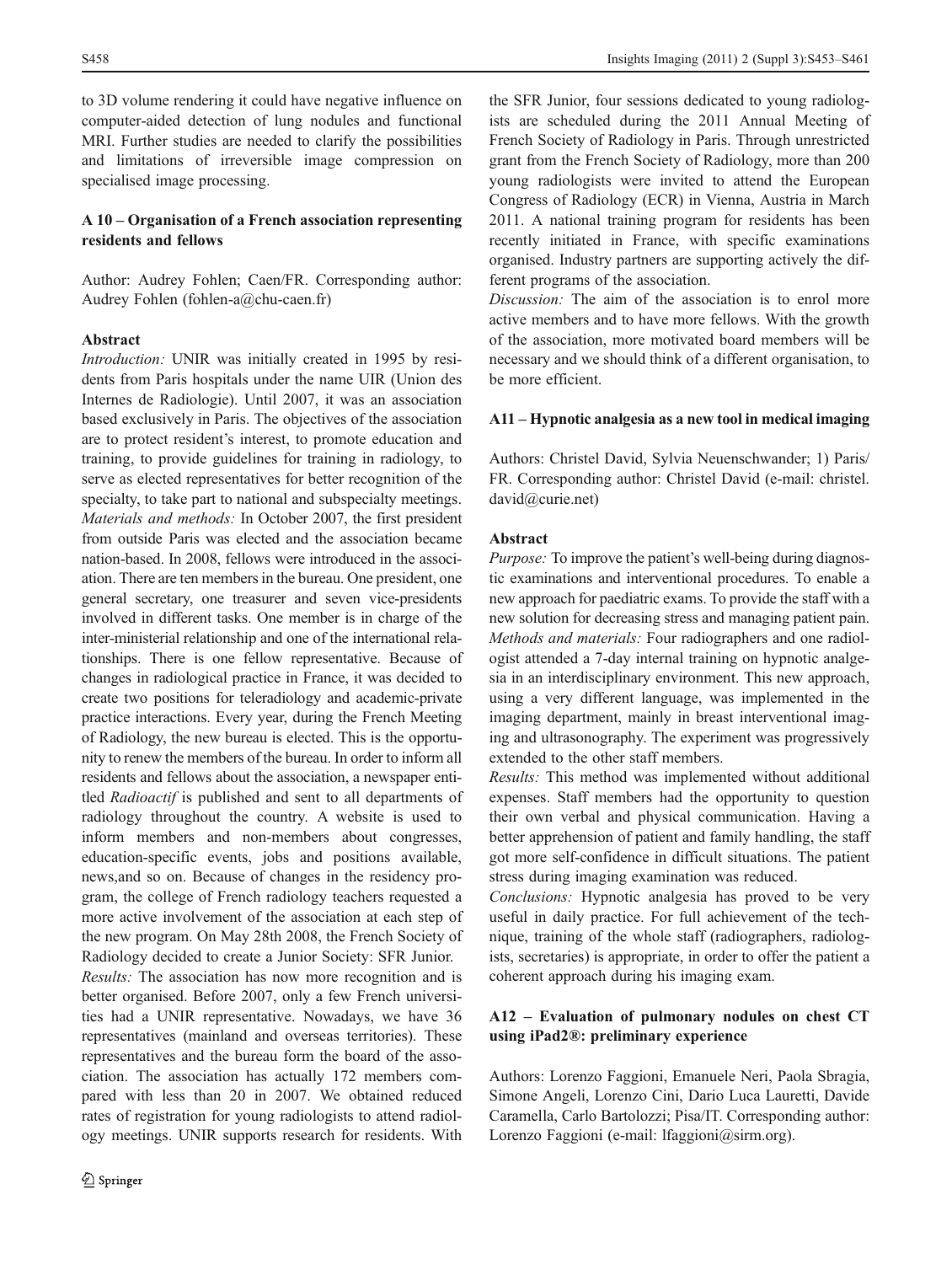#### Abstract

Purpose: Open source software (such as OsiriX) and new, powerful mobile devices have become available that allow the display of a large amount of medical images from several imaging modalities without the need for dedicated standalone workstations. Our purpose was to evaluate the effectiveness of the iPad2® as a mobile device for 2D reading of chest CT datasets for the assessment of pulmonary nodules.

Methods and materials: We retrospectively reviewed 28 chest CT examinations performed in patients with pulmonary nodules, for a total of 325 nodules sized between 2 mm and 34 mm. CTC images had been acquired using a 64-row CT and were wirelessly imported in DICOM format on an iPad2® 64 GB (Apple, Cupertino, CA) running OsiriX HD® [\(www.osirix-viewer.com](http://www.osirix-viewer.com)) from a Macintosh desktop computer (iMac® 3.06 GHz) connected to our hospital PACS and running OsiriX 3.9. Two experienced raters read CTC datasets independently on the iMac® and on the iPad2®. Detection rate and segmental localisation of lesions were recorded for each dataset, as well as the time needed for complete reading of each chest CT examination. Image quality was also visually assessed using a three-point scale  $(1=poor, 2=fair, 3=good).$ 

Results: All nodules detected on the iMac® were also identified on the iPad2®, and their segmental localisation was correctly assessed in 100% of cases. Image quality was good with both devices and image-reading time was comparable between them  $(4.72 \pm 2.23 \text{ min}$  for the iMac<sup>®</sup> vs  $5.14 \pm 2.56$ min for the iPad $2^{\circledR}$ ;  $P > 0.05$ ).

Conclusions: The iPad2® can be successfully used for 2D reading of chest CT datasets in patients with pulmonary nodules. Image reading is relatively fast, supporting the hypothesis that the iPad2® could be reliably used for preliminary visualisation of lung nodules. The iPad2® may also find a role for image sharing with non-radiology specialists and for teaching purposes.

## A13 – Usage of the iPad2® for preliminary 2D reading of CT colonography studies: preliminary experience

Authors: Lorenzo Faggioni, Emanuele Neri, Simone Angeli, Lorenzo Cini, Eugenia Picano, Davide Caramella, Carlo Bartolozzi; Pisa/IT. Corresponding author: Lorenzo Faggioni (lfaggioni@sirm.org).

#### Abstract

Purpose: Open-source software (such as OsiriX) and new, powerful mobile devices have become available that allow the display of a large amount of medical images from several imaging modalities without the need for dedicated stand-alone workstations. Our purpose was to evaluate the effectiveness of the iPad2® as a mobile device for 2D reading of CT colonography (CTC) datasets.

Methods and materials: We retrospectively reviewed 29 CTC examinations performed in a colorectal cancer screening setting, for a total of 53 polyps sized between 5 mm and 24 mm. CTC images had been acquired in the supine and prone positions using a low radiation dose and a fecal tagging protocol based on oral administration of iodinated contrast material. All datasets were wirelessly imported in DICOM format on an iPad2® 64 GB (Apple, Cupertino, CA) running OsiriX HD® ([www.osirix-viewer.com\)](http://www.osirix-viewer.com) from a Macintosh desktop computer (iMac® 3.06 GHz) connected to our hospital PACS and running OsiriX 3.9. Two experienced raters read CTC datasets independently on the iMac® and on the iPad2®. Detection rate and segmental localisation of lesions were recorded for each CTC dataset, as well as the time needed for complete reading of each CTC examination. Image quality was also visually assessed using a three-point scale (1=poor, 2= fair,  $3 = \text{good}$ ).

Results: All lesions detected on the iMac® were also identified on the iPad®, and their segmental localisation was correctly assessed in 100% of cases. Image quality was good with both devices, while image reading time was longer on the iPad2<sup>®</sup> than on the iMac<sup>®</sup> (6.17±2.31 vs  $4.03 \pm 2.17$ ) min, respectively [mean $\pm$ standard deviation],  $P < 0.05$ ). This latter circumstance suggests that the iPad2® is suitable for preliminary 2D reading, rather than for primary reporting of CTC examinations.

Conclusions: The iPad2® allows the display of all colonic lesions detected on the iMac® with high image quality, at the expense of a longer image reading time that makes it more suitable for preliminary 2D reading than for primary reporting of CTC examinations. In this context, the iPad® may also find a role for image sharing with non-radiology specialists and for teaching purposes. Limitations of 2D reading should be overcome by the introduction of software with 3D tools.

## A14 – Usage of the iPad2® for preliminary 2D reading of CT pulmonary angiography studies: preliminary experience

Authors: Lorenzo Faggioni, Emanuele Neri, Paola Sbragia, Rachele Pascale, Dario Luca Lauretti, Carlo Bartolozzi; Pisa/IT. Corresponding author: Lorenzo Faggioni (e-mail: lfaggioni@sirm.org).

#### Abstract

Purpose: Open source software (such as OsiriX) and new, powerful mobile devices have become available, that allow the display of a large amount of medical images from several imaging modalities without the need for dedicated stand-alone workstations. Our purpose was to evaluate the effectiveness of the iPad2® as a mobile device for 2D reading of CT pulmonary angiography (CTPA) datasets.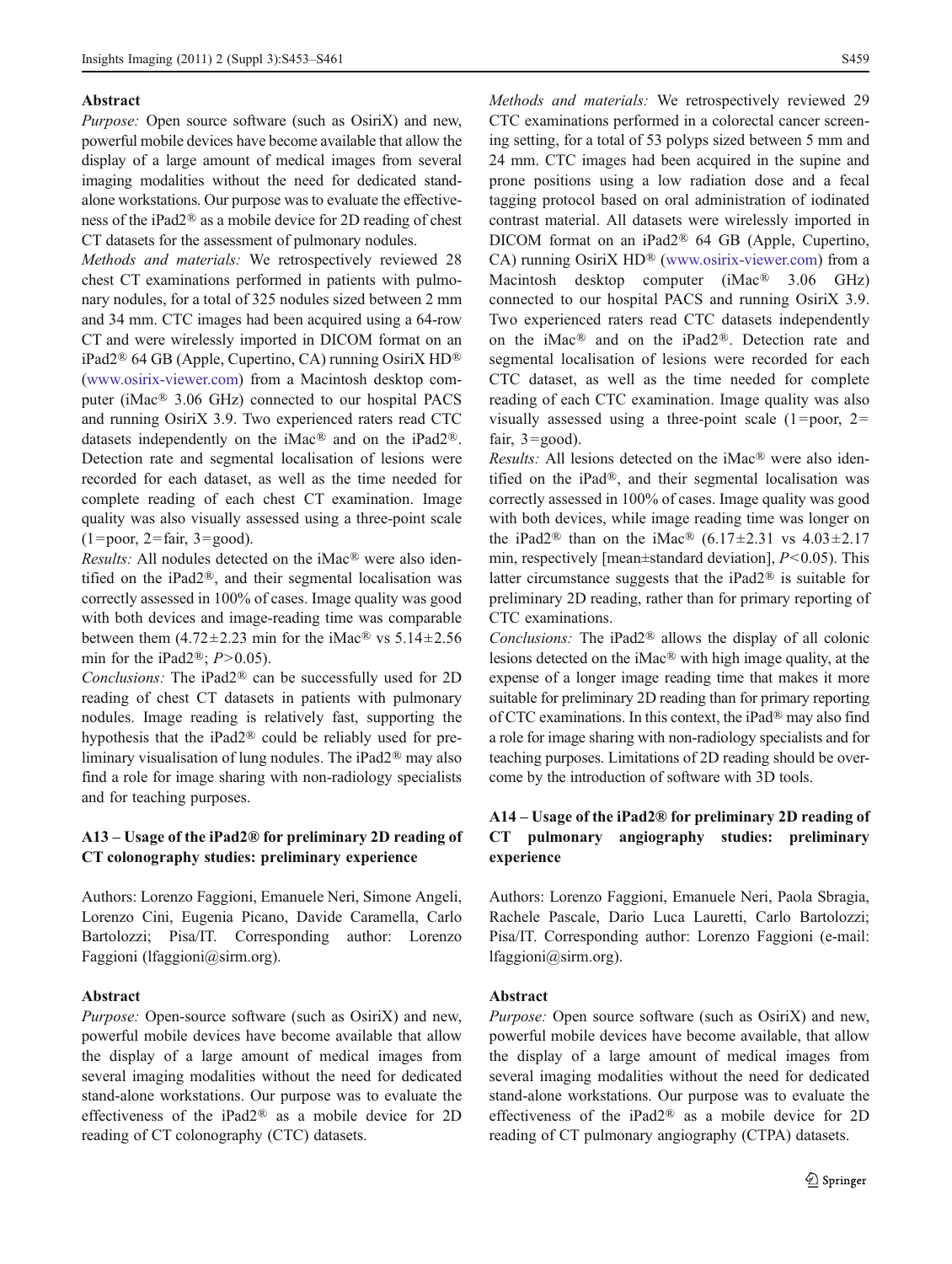Methods and materials: We retrospectively reviewed 52 CTPA examinations performed in non-obese patients with a history of lung carcinoma and suspected acute pulmonary embolism. CTPA examinations had been performed on a 64 row CT scanner using a low radiation dose (80 kV tube voltage) protocol. All datasets were wirelessly imported in DICOM format into an iPad2® 64 GB (Apple, Cupertino, CA) running OsiriX HD® ([www.osirix-viewer.com](http://www.osirix-viewer.com)) from a Macintosh desktop computer (iMac® 3.06 GHz) connected to our hospital PACS and running OsiriX 3.9. Two raters experienced in chest radiology read CTPA datasets independently on the iMac® and on the iPad2®. Considering the iMac® as the "gold standard", the rate of detection and correct localisation of pulmonary emboli on the iPad® was recorded.

Results: All pulmonary emboli detected on the iMac® were also identified on the iPad2® and their segmental location was correctly assessed in 100% of cases down to subsegmental level. The time needed for 2D reading of CTPA datasets was not significantly different using the iMac® and the iPad2<sup>®</sup>  $(P>0.05)$ .

Conclusions: The iPad2® can be successfully used for 2D reading of CTPA datasets, as all pulmonary emboli detected on the iMac® were found and correctly localised on it. These data suggest that the iPad2® can be helpful for 2D reading of CTPA examinations in those situations in which usage of a workstation is impossible or impractical, such as for sharing CTPA images with clinicians in an emergency setting. In this latter scenario, the iPad2® may provide fast but accurate information about the presence and extent of pulmonary embolism, as well as about CT signs of acute right heart failure.

### A15 – Usage of the iPad2® for preliminary 2D reading of musculoskeletal MRI studies: preliminary experience

Authors: Lorenzo Faggioni, Emanuele Neri, Simona Ortori, Lorenzo Cini, Simone Angeli, Davide Caramella, Carlo Bartolozzi; Pisa/IT. Corresponding author: Lorenzo Faggioni (e-mail: lfaggioni@sirm.org).

#### Abstract

Purpose: Open source software (such as OsiriX) and new, powerful mobile devices have become available that allow the display of a large amount of medical images from several imaging modalities without the need for dedicated stand-alone workstations. Our purpose was to evaluate the effectiveness of the iPad2® as a mobile device for 2D reading of musculoskeletal MRI datasets.

Methods and materials: We retrospectively reviewed 20 MRI examinations of the musculoskeletal system, including nine knee, three shoulder, four ankle, and four spine MRIs. All datasets were wirelessly imported in DICOM format into an iPad2® 64 GB (Apple, Cupertino, CA) running OsiriX HD® [\(www.osirix-viewer.com](http://www.osirix-viewer.com)) from a Macintosh desktop computer (iMac® 3.06 GHz) connected to our hospital PACS and running OsiriX 3.9. Two experienced raters read MRI datasets independently on the iMac® and on the iPad2® and were asked to make their diagnosis on each device, as well as to visually rate image quality on both devices using a threepoint scale (1=poor, 2=good, 3=excellent).

Results: Inter-rater agreement about diagnosis on both devices was 100%. Image quality was deemed good to excellent with both the iMac<sup>®</sup> and the iPad2<sup>®</sup> without any significant difference between them  $(P>0.05)$ . However, the time needed to completely read MRI examinations was significantly longer on the iPad2<sup>®</sup> than on the iMac<sup>®</sup> (14.37 $\pm$ 3.71 vs 8.52 $\pm$ 2.45 min [mean $\pm$ standard deviation], P<0.01), suggesting that the iPad2® is more suitable for preliminary 2D reading and image sharing rather than for primary evaluation of musculoskeletal MRI studies.

Conclusions: The iPad2® can be successfully used for preliminary 2D reading of musculoskeletal MRI datasets, as readers were able to correctly make their diagnosis on both devices. The iPad2® could also be used for image sharing of musculoskeletal MRI images with other specialists (including those outside the radiological area) and for teaching purposes.

## A16 – Lifelong learning in radiology: how self–directed and goal-oriented are we?

Authors: Elizabete Kadakovska<sup>1</sup>, Rudite Andersone<sup>2</sup>, Zanda Rubene<sup>2</sup> ; 1) Upeslejas/LV, 2) Riga/LV. Corresponding author: Elizabete Kadakovska (e-mail: radiologija@apollo. lv, elsa.kadakovska@gmail.com).

## Abstract

Lifelong learning is critical to radiology and the method by which, as professionals, we have kept up to date on new knowledge and developments. Future technologies and scientific discoveries affect radiology and make the commitment to lifelong learning even more critical.

Purpose: To estimate how self-directed and goal-oriented are diagnostic radiologists in formal learning processes (in postgraduate courses).

Methods and materials: Multi-questionnaire multiplechoice surveys were created and anonymous surveys given to 65 specialists of diagnostic radiology who attended different postgraduate courses. Results were processed by the SPSS 11.5 statistical program.

Results: Sixty-five surveys were reviewed. Satisfaction with the specialty was ascertained. Reasons for lifelong learning were: to improve qualification (42%), to improve skills (23%), to have better self-confidence (21%), to improve quality of medicine in the country (8%) and to improve the level of clinic or hospital where a doctor is working